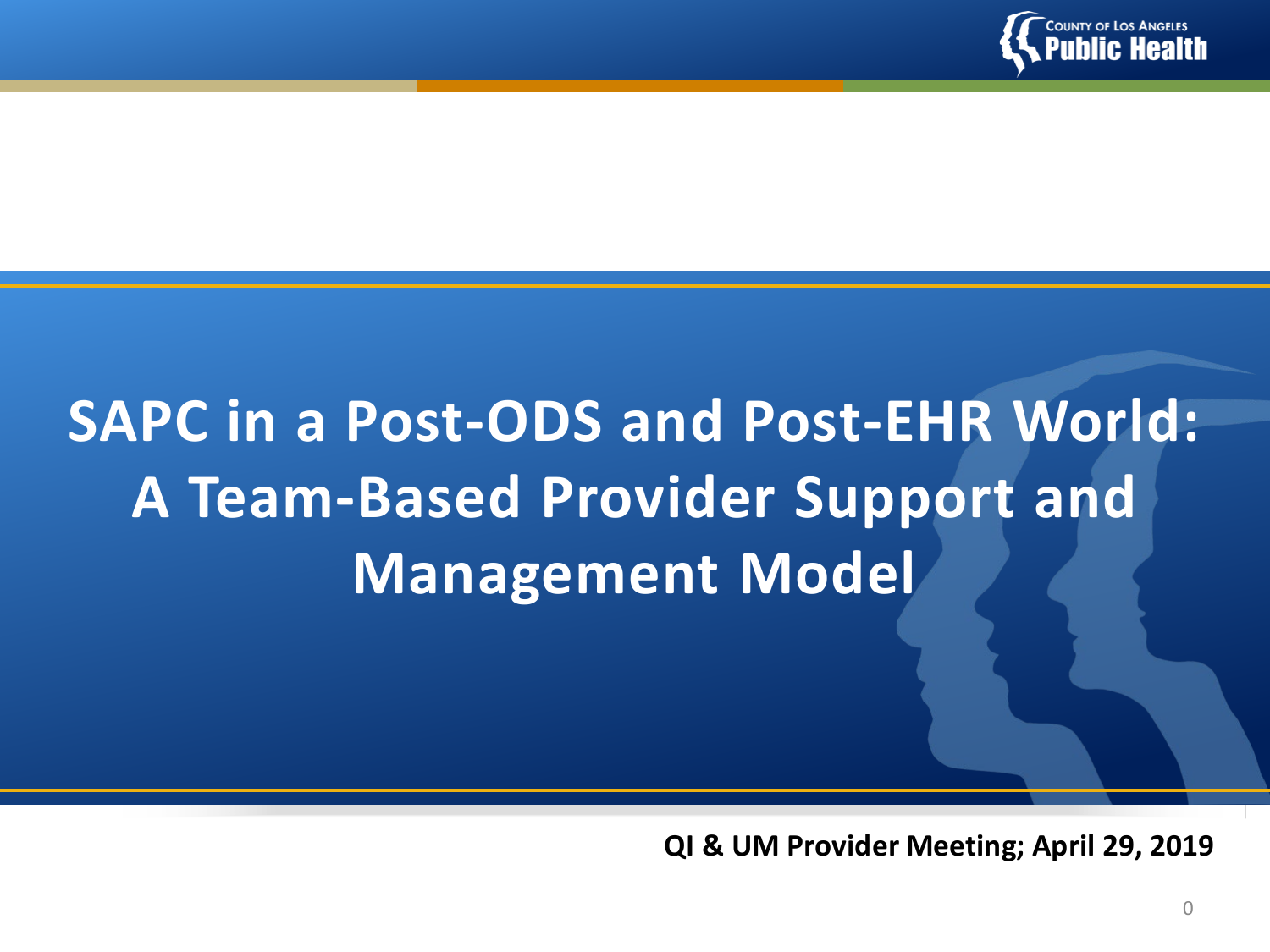

## **Context**

#### • **Where we WERE**

- Previous to the Drug Medi-Cal Organized Delivery System (DMC-ODS) Waiver, SAPC's touch points with its treatment providers were more centralized, primarily with SAPC's Contract Program Auditors (CPA) acting as the holder of knowledge about and conduits to providers.
	- SAPC staff knew to go to CPAs for knowledge about specific providers
	- Providers knew to go to their CPAs for issues they were facing.

#### • **Where we ARE**

- With implementation of DMC-ODS and Sage:
	- Touch points with providers are now spread out across SAPC's organization.
	- Sage has required much more cohesive interactions across both SAPC operations and provider operations to ensure optimal administrative oversight and prevention and resolution of problems
- CPAs still play a major role in the post-ODS and post-Sage environment, but the Contracts/Clinical/ System of Care/Finance/IT/Strategic & Network Development teams at SAPC also interact with providers on a regular basis, at times interacting with them independently.
- SAPC areas are working together much more than they have in the past, but there are still instances where important information is not communicated or where providers reach out to the wrong SAPC person and the exchange becomes lost  $\rightarrow$  this has led to inefficiencies that often gets blamed on Sage, but often has deeper roots related to the need for more organizational connections across SAPC itself, providers themselves, and between SAPC and its providers.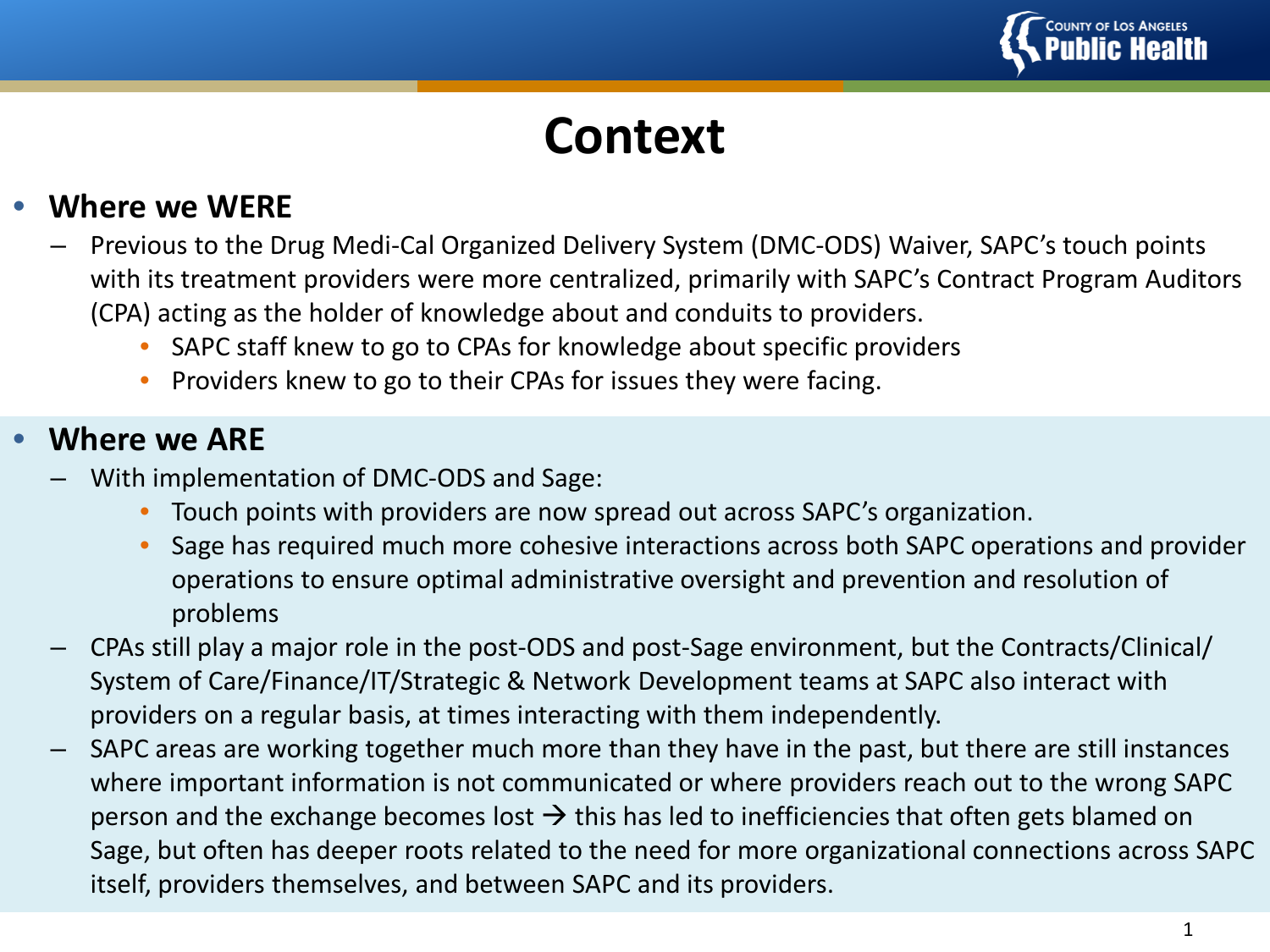

## **Context** (cont'd)

#### • **The Problem We Are Aiming to Address**

- Fragmented interactions with providers that result in miscommunication and misunderstanding across SAPC organizational areas and ultimately between SAPC and providers.
- SAPC does not currently have adequate knowledge or visibility when providers are having issues, at least partly due to the multiple touch points providers have with SAPC now and the dissemination of communication/responsibility.
- SAPC needs to have a better "sensor" to alert us when there are issues with providers for both support and management.

#### • **The SOLUTION**

- **Team-based approach to our management and support of provider agencies when issues**  arise  $\rightarrow$  Rather than having CPAs serving as the conduit to provider agencies, a team **comprised various core areas at SAPC would serve this role.** 
	- In some ways, this team-based approach to provider engagement is already happening, but it could just be happening in a more organized manner.
	- **Involved SAPC areas:** 
		- **Routine**: Contracts, Clinical, Systems of Care, Finance
		- **As Needed**: IT, Strategic & Network Development, HODA (data)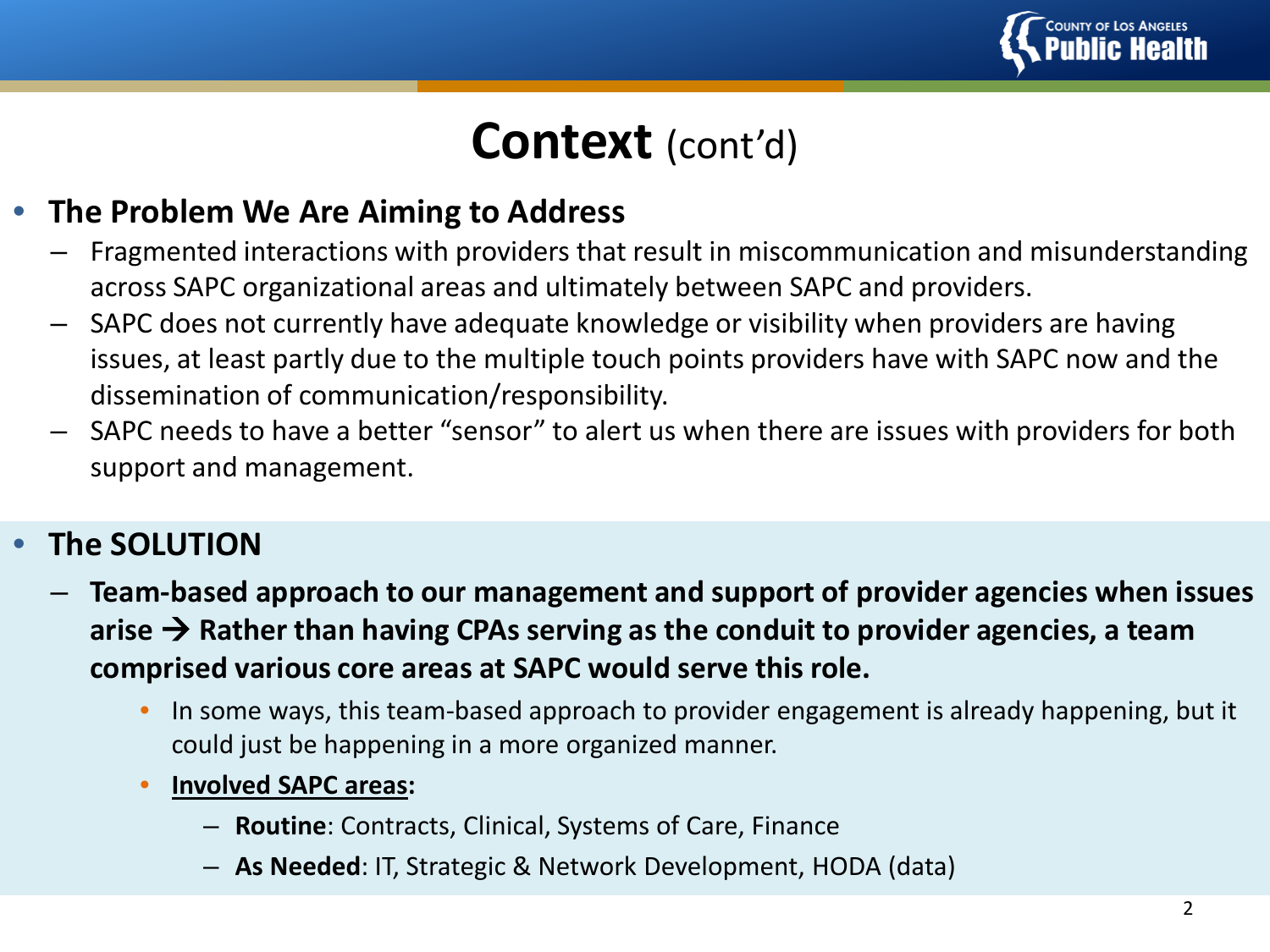

#### **SAPC Perspective Provider Perspective**



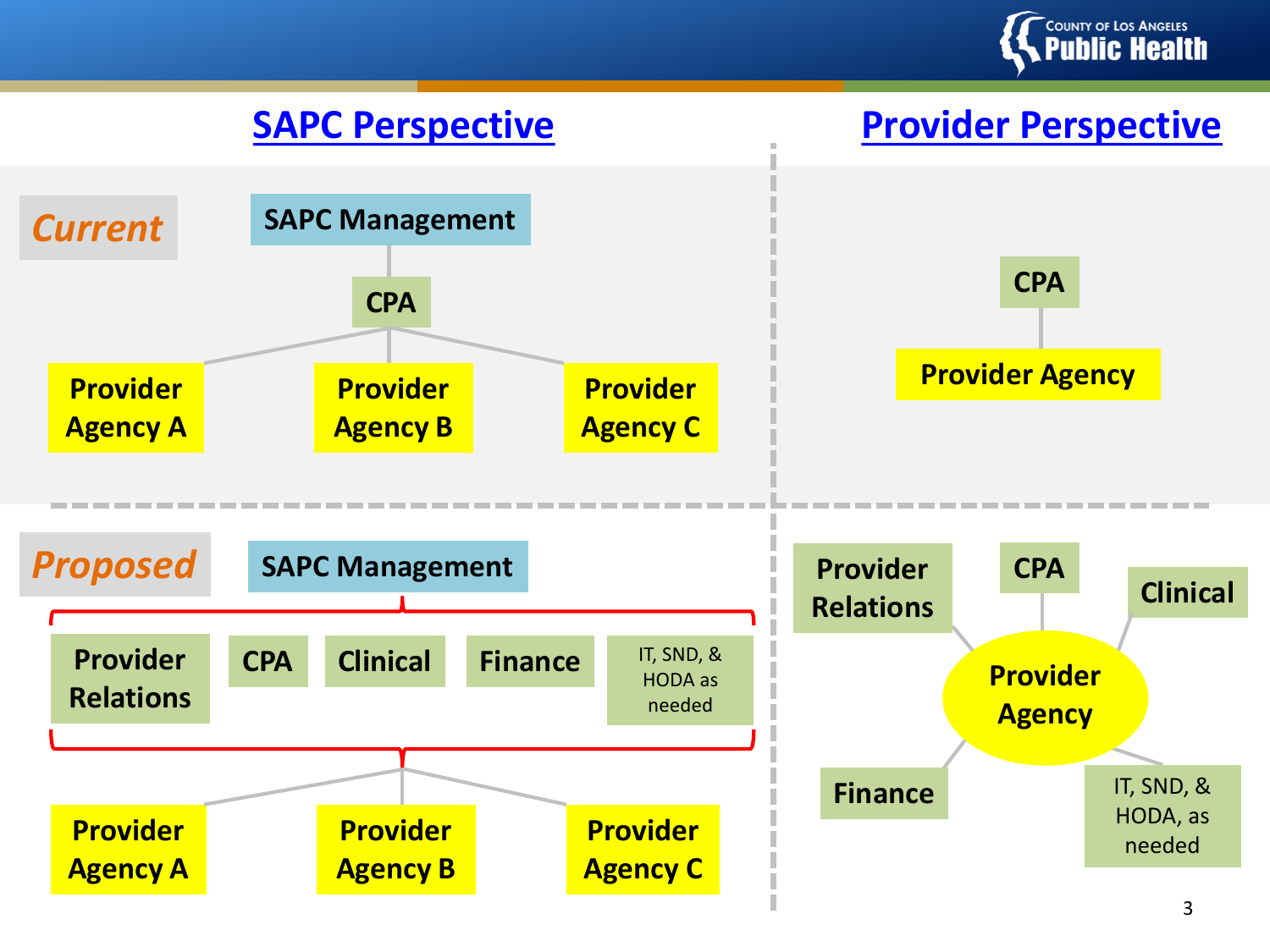

### **Reporting Structure – Between SAPC Teams and Leadership**